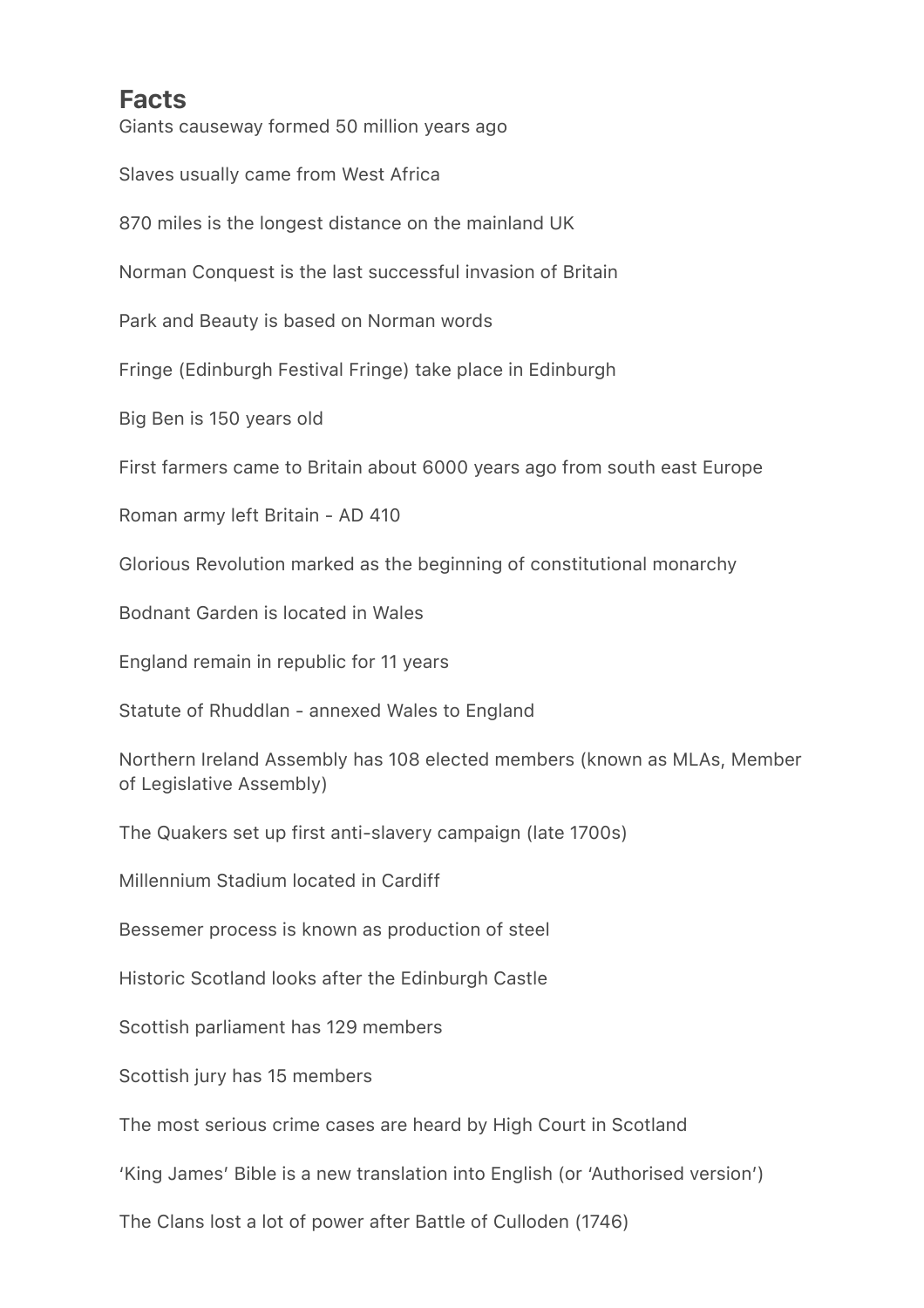Britain fought against Spain and France in Battle of Trafalgar

The Anglican Church of England known as in other countries

The Episcopal Church - in Scotland and US

Day before Lent - Shrove Tuesday or Pancake Day

Mercury Music Prize is awarded for best album from UK and Ireland each September

London has 33 local authorities

Shampooing was 'Indian art of head massage' when it was introduced first time

3000 people lost their lives in decades after 1969 due to violence in Northern Ireland

Labour Party won the election in 1945 (Clement Attlee as PM, 'Nye' as health minister)

The Battle of Britain - crucial aerial battle against German

Maiden Castle hill is located in Dorset

21% of people said that they had no religion and 70% Christian in Citizenship Survey (2009)

25% of people said that they had no religion and 59% Christian in Citizenship Survey (2011)

Vaisakhi is celebrated in April (14 April Sikh festival with parades, dancing and singing)

Henry VIII executed Anne Boleyn and Catherine Howard

Small claims: £3000 in Northern Ireland, £5000 in Scotland and £10000 in England and Wales

UN Security Council has 15 members

UN (United Nations) has 190+ members

The period after Norman Conquest up until 1485 is called as Middle Ages (medieval period). It was time of almost constant war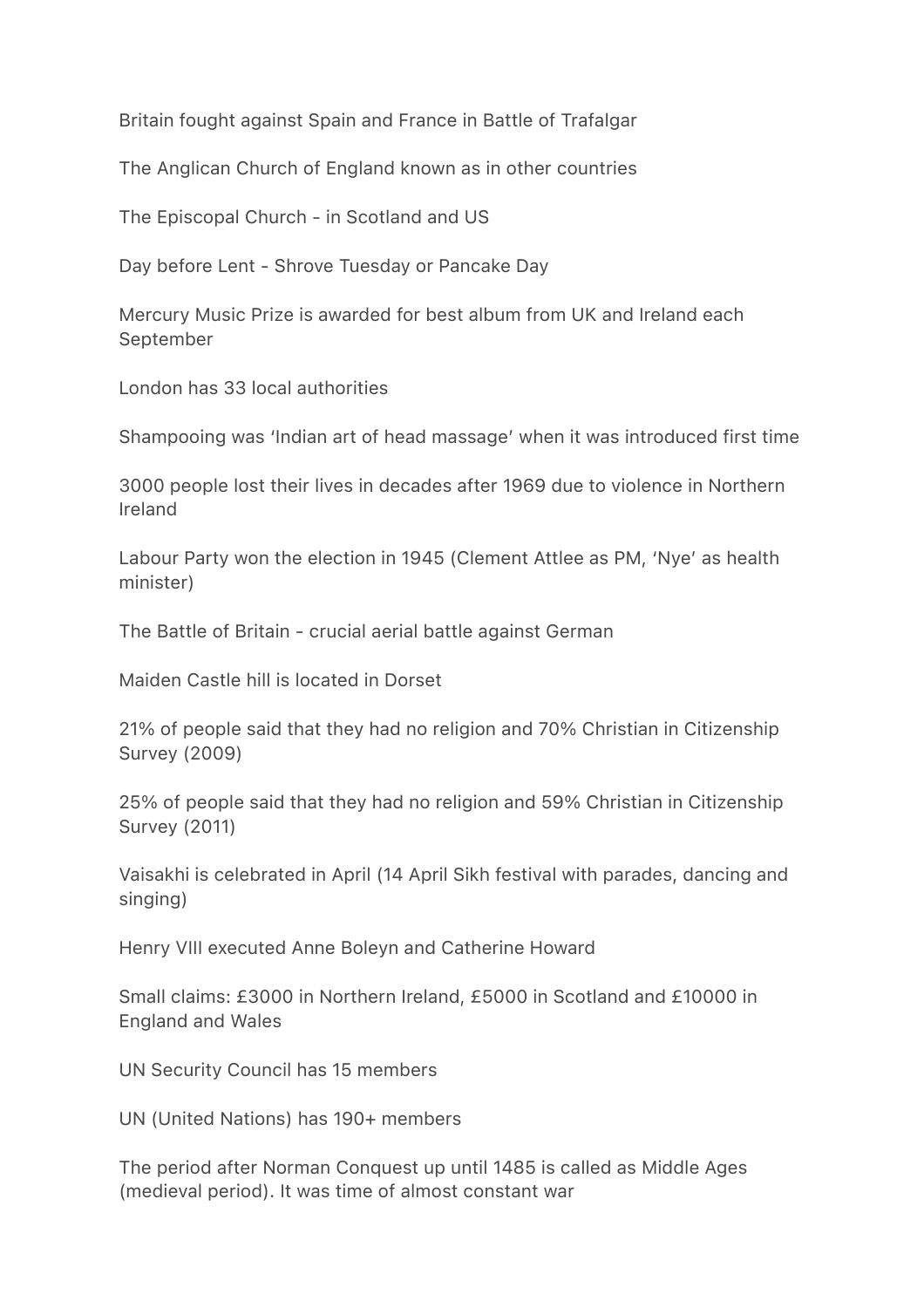60000 British casualties on the first day after British attack on the Somme in July 1916

Citizen Advice Bureau or solicitor can help if you are facing domestic violence

National trust run by 61000 volunteers

Secretaries of State are responsible for education, health and defence

Jutes came from Northern Europe

Golden Hind was one of the first to circumnavigate the world

Charles I raised money for 11 years without parliament approval

James I and his son Charles I believed in the Divine Right of Kings

870 miles distance is the longest distance in the mainland

Children's Hearing System is used to deal with children and young people who commuted an offence in Scotland. Northern Ireland has a system of youth conferencing to consider how child should be dealt with when they committed an offence

Welsh Assembly has 60 members The National Assembly has 60 Assembly members.

Grand National is a horse racing event

At Remembrance Day ([11 November\)](x-apple-data-detectors://embedded-result/3479), there is 2 minute silence at [11am](x-apple-data-detectors://embedded-result/3522)

Sir Edmund Halley and Sir Isaac Newton were early members of the Royal Society

Britain remained separate from Roman Empire for about 100 years after unsuccessful Julius Caesar invasion

Council of Europe has 47 members and separate from EU, responsible for protection and promotion of human rights. It has no power to make laws, but draws up conventions and charters

'Carry on' associated with films

Serious civil cases deal by court of session in Edinburg for Scotland and High Court in England, Wales and NI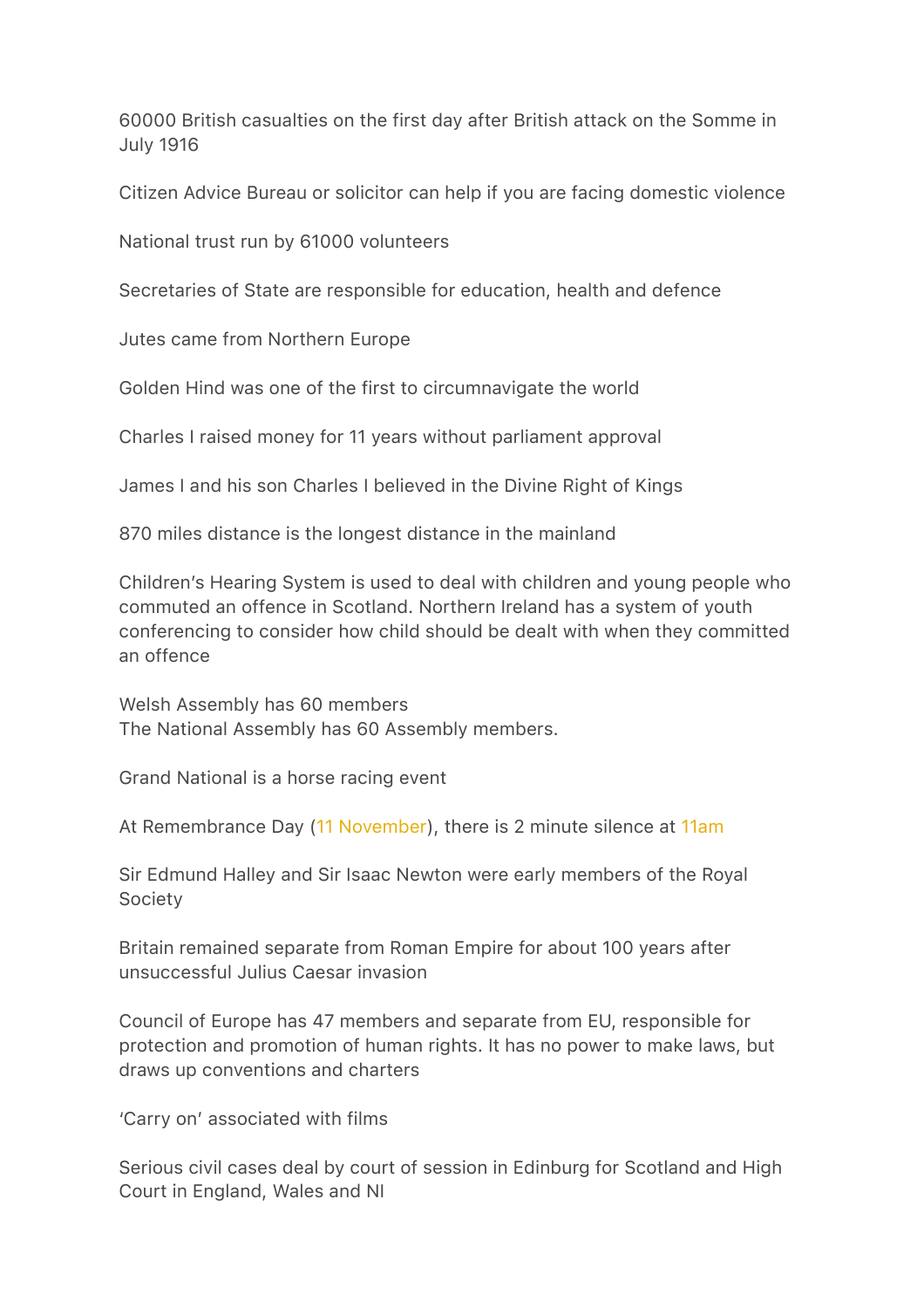Magistrates and Justices of the Peace (JPs) are member of local community, so they usually work unpaid and don't need legal qualification

Crusades war - European Christians fought for control of Holy Land.

During civil war, Charles I army was defeated at the Battles of Marston Moor and Naseby

Stormont in Belfast is a name of building, where Northern Irish assembly meets

Magistrate Court deals with most minor criminal cases in England, Wales. Justice of Peace in Scotland.

In Northern Ireland, Deputy District Judges or District Judge hear minor criminal cases.

Police and Crime Commissioners (PCCs) elected in England and Wales, who are responsible for efficient and effective police force for local communities. PCCs set local police priorities and local policing budget. The also appoint the Chief Constable

MacDonalds of Glencoe originally from Scotland

Queen Mary was Catholic and persecuted Protestants

During the reigns of Elizabeth I and James, English government encouraged Scottish and English Protestants to settle in Ulster

British became fully democratic in the 20th century

Growing patriotism is associated with Elizabethan period in England

Queen Elizabeth I was Protestant. She reestablished Church of England

Labour government was elected in 1945 (Clement Attlee)

After Norman conquest peasants continued to speak on Anglo-Saxon language, but king and noblemen had spoken on Norman French. Gradually, they combined to English language

Phrase 'Rain stops play' related with cricket sport

Financial help for unemployed, old age pension and free school meal were introduced before First World War in 1914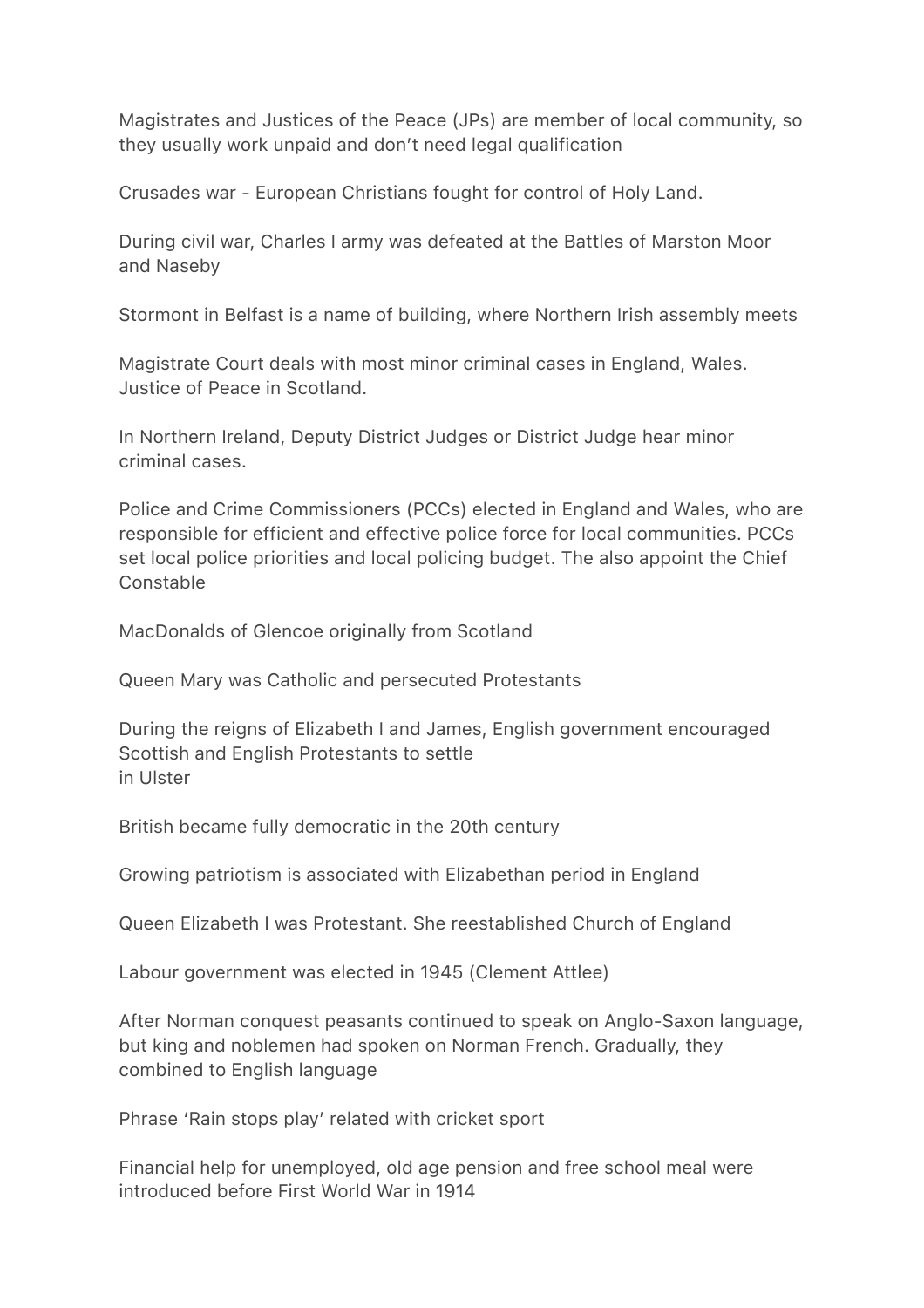Ulster fry - fried meal with bacon, eggs, sausage, black and white pudding, tomatoes, mushrooms, soda and potato bread

The Swinging Sixties was also time when social law were liberalised for example In relation to divorce and to abortion in England, Wales and Scotland. It was quite common at the time for employers to ask women to leave their jobs when they got married. But parliament introduced law to make it illegal

People spoke on Celtic language during Iron Age

The Laurence Oliver Award is celebrated by British theatres in London

Magistrate and Special Constable (or lay/non-police representative) are unpaid in UK

The Reformation is the name of movement which protest against the Roman Catholic Church during Henry VIII time

'Wallace and Gromit' film is animated film

Admiral Nelson died in Battle of Trafalgar (1805 against France and Spain)

Lords served serfs

The judiciary is responsible for interpreting the law

Commonwealth has 53 member states and Queen is ceremonial head of it

Hadrian's Wall is popular UNESCO World Heritage Site

4000 years ago people learned how to make bronze

Engineers came from German in Middle Ages

10% of population has a grandparent born outside of uk

Gothic architecture became popular in 19 century

Turner prize is given for Art

The first farmers built houses, monuments and tombs

Grimsby and Scunthorpe came from Vikings language

400 million was estimated population of British Empire (Victorian period)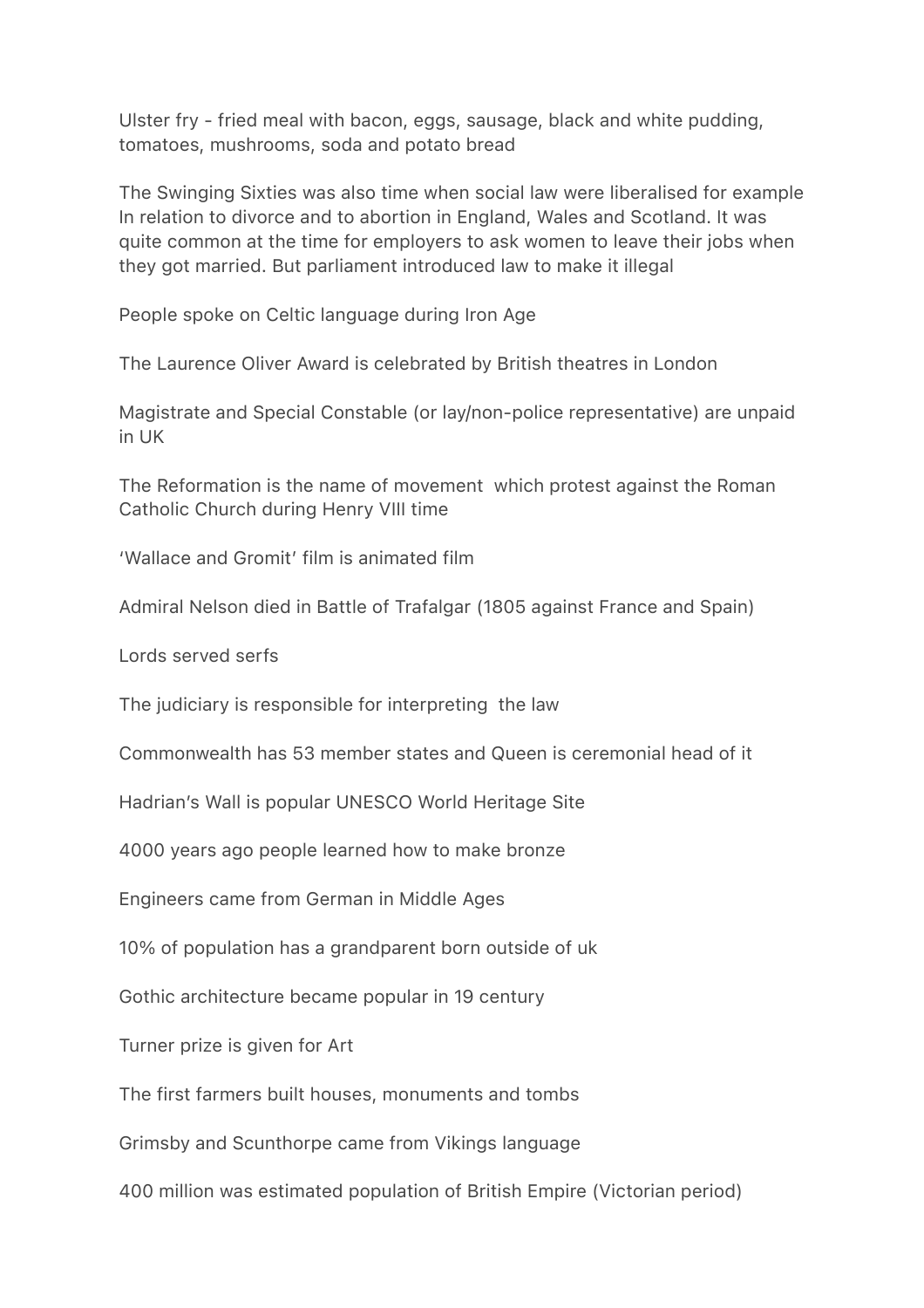The Turner Prize celebrates contemporary art (est. 1984)

Bayeux Tapestry embroidery is 70m long

Canal builders arrived from Holland

Mary, the Queen of Scots spent in prison 20 years

120000 Russian and Polish Jews came to Britain between 1870 - 1914

Viking settled in Danelaw after they got defeated

York minister has stained glass

Beowulf is Anglo-Saxon poem (tells about hero's battles agains monsters)

Knights sat in House of Commons in the middle age

Industrial revolution took place between 18th and 19th centures

Good Friday marks the death of Jesus Christ during the Easter.

The modern game of golf can be traced back to 15th century Scotland.

The Queen has reigned since her father's death in 1952, and in 2012 she celebrated her Diamond Jubilee (60 years as queen).

Battle of Waterloo is the last battle between Great Britain and France

In Scotland, the national Church is the Church of Scotland, which is a Presbyterian Church.

The most famous cricket competition is the Ashes, which is a series of Test matches played between England and Australia.

There are 60 members of the Welsh government or members of the Senedd (MSs) and elections are held every four years using a form of proportional representation.

Edinburg Castle and Lincoln Cathedral were built in the Middle Ages

2 million Indian and Chinese workers arrived to replaces slaves

During Victorian times, the government began to promote policies of free trade, abolishing a number of taxes on imported goods. One example of this was the repealing of the Corn Laws in 1846. These had prevented the import of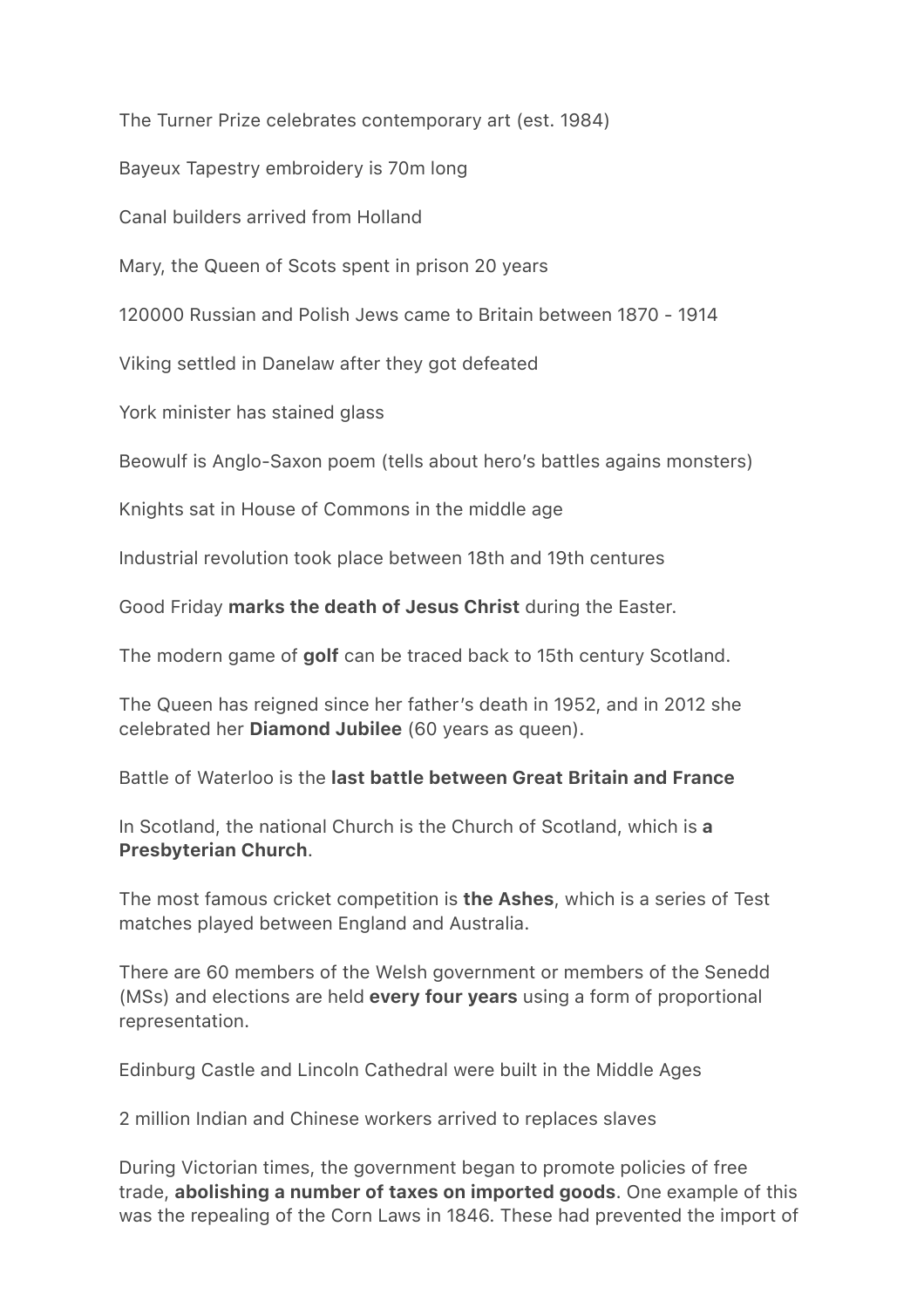cheap grain. The reforms helped the development of the British industry, because raw materials could now be imported cheaply.

Richard Austen Butler became a Conservative MP in 1923 and held several positions before becoming responsible for education in 1941. In this role, he oversaw the introduction of the Education Act 1944 (often called 'The Butler Act'), which introduced free secondary education in England and Wales.

The Northern Ireland Assembly has 108 elected members, known as MLAs (members of the Legislative Assembly). They are elected with a form of proportional representation.

The people of the Iron Age made the first coins to be minted in Britain, some inscribed with the names of Iron Age kings.

Civil servants are chosen on merit and are politically neutral – they are not political appointees.

Crathes Castle is located in Scotland.

Britain has produced many great designers, from Thomas Chippendale (who designed furniture in the 18th century) to **Clarice Cliff** (who designed Art Deco ceramics) to Sir Terence Conran (a 20th-century interior designer).

Parts of Hadrian's Wall, include the forts of Housesteads and Vindolanda.

The Irish Nationalist movement had grown strongly through the 19th century. Some, such as the Fenians, favoured complete independence.

In the UK, you need to be at least 16 years old to ride a moped, and there are other age requirements and special tests for driving large vehicles.

In the UK, you must be at least 17 years to drive a car or motorcycle and you must have a driving licence to drive on public roads.

In 1997 the Labour Party led by Tony Blair was elected. The Blair government introduced a Scottish Parliament and a Welsh Assembly.

The White Tower in the Tower of London is an example of a Norman castle keep, built on the orders of William the Conqueror.

In England, Wales and Northern Ireland, if an accused person is aged 10 to 17, the case is normally heard in a Youth Court in front of up to three specially trained magistrates or a District Judge. The most serious cases will go the Crown Court.

The National Trust was founded in 1895 by three volunteers.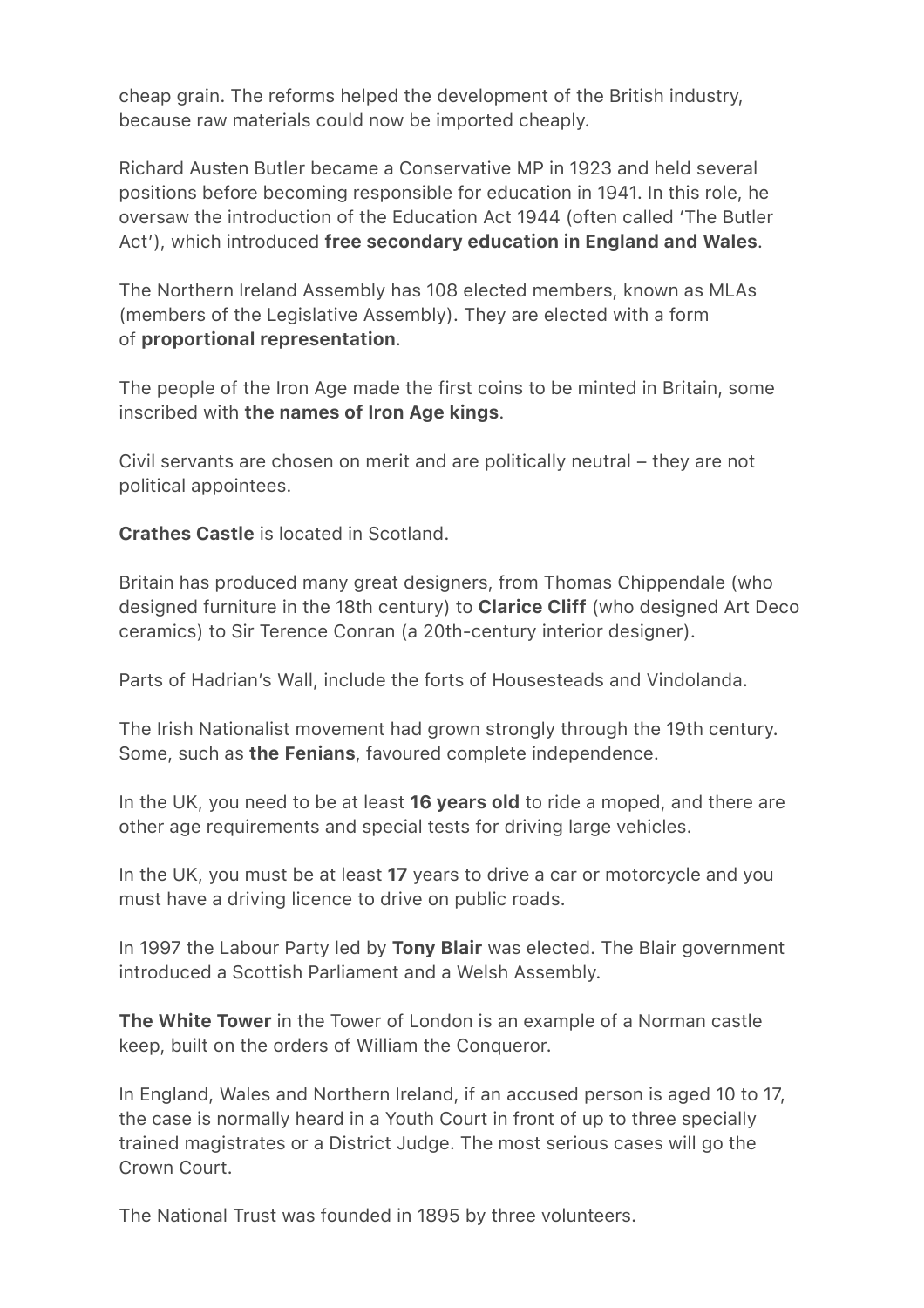After the Black Death, new social classes appeared in England, including owners of large areas of land known as gentry

County Courts deal with a wide range of civil disputes. These include people trying to get back money that is owed to them, cases involving personal injury, family matters, breaches of contract, and divorce. In Scotland, most of these matters are dealt with in the Sheriff Court.

In Scotland the elected members, called MSPs, meet in the Scottish Parliament building at Holyrood in Edinburgh.

British film studios flourished in the 1930s.

The monarch has regular meetings with the Prime Minister and can advise, warn and encourage, but the decisions on government policies are made by the Prime Minister and cabinet.

Elections to the European Parliament use a system of proportional representation, where seats are allocated to each party in proportion to the total number of votes it has won.

Forcing another person to marry is a criminal offence.

John Major was Prime Minister after Mrs Thatcher, and helped establish the Northern Ireland peace process.

Many Muslims sacrifice an animal to eat during Eid ul Adha.

During the Middle Ages people came to England from abroad to trade and also to work, such as weavers from France, engineers from Germany, **glass** manufacturers from Italy and canal builders from Holland.

Margaret Thatcher worked closely with the United States President, Ronald Reagan, and was one of the first Western leaders to recognise and welcome the changes in the leadership of the Soviet Union which eventually led to the end of the Cold War.

When Queen Anne died in 1714, Parliament chose a German, George I, to be the next king, because he was Anne's nearest Protestant relative.

In the UK, there are several different parts of government. The main ones are: the monarchy, the Parliament (the House of Commons and the House of Lords), the Prime Minister, the cabinet, the judiciary (courts), the police, the civil service and the local government.

Adolf Hitler came to power in Germany in 1933.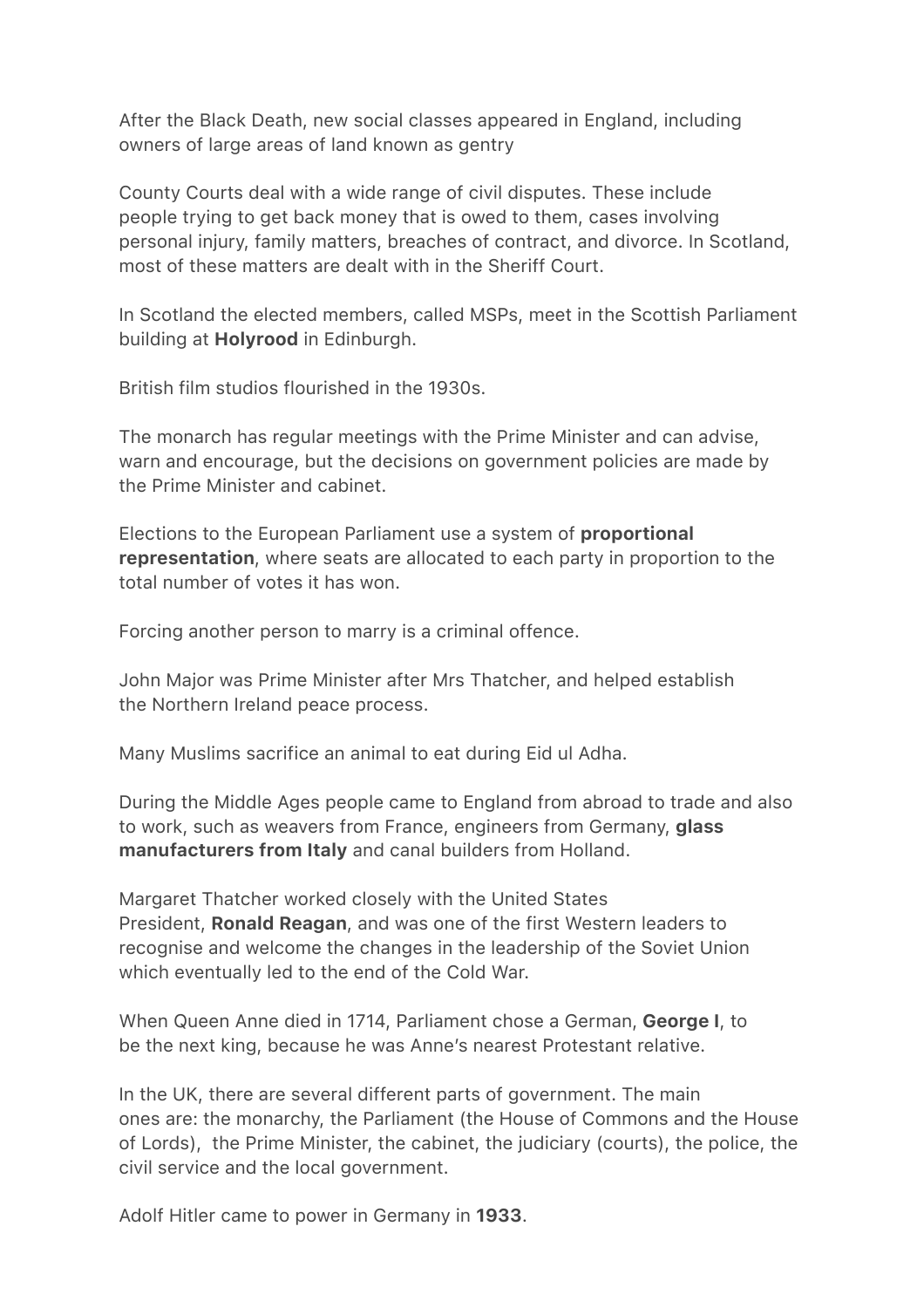Four Weddings and a Funeral (1994) was directed by Mike Newell.

The **Harrier jump jet**, an aircraft capable of taking off vertically, is a British invention of the 20th century.

During the 17th century there were two main groups in Parliament, known as the Whigs and the Tories.

The Mousetrap, a murder-mystery play by Dame Agatha Christie, has been running in the west end since 1952 and has had the longest initial run of any show in history.

In Scotland, the [31st December](x-apple-data-detectors://embedded-result/13416) is called Hogmanay and [2 January](x-apple-data-detectors://embedded-result/13453) is also a public holiday. For some Scottish people, Hogmanay is a bigger holiday than Christmas.

The Killing Fields (1984) was directed by Roland Joffé.

Inveraray Castle and Crathes Castle are located in Scotland.

The Wars of the Roses ended with the Battle of Bosworth Field in 1485.

If an MP dies or resigns, there will be a fresh election, called a by-election, in his or her constituency.

The Welsh Assembly has the power to make laws in 20 areas, including: education and training, health and social services, economic development and housing.

There is **one** Welsh-language channel in Wales.

During the First World War millions of people were killed or wounded, with more than 2 million British casualties.

When Catherine was too old to give him another child, Henry VIII decided to divorce her, hoping that another wife would give him a son to be his heir.

'All the world's a stage' are lines from William Shakespeare's play As You Like It.

There are famous gardens to visit throughout the UK, including Kew Gardens, Sissinghurst and Hidcote in England, Crathes Castle and Inveraray Castle in Scotland, Bodnant Garden in Wales, and Mount Stewart in Northern Ireland.

In Scotland, Gaelic is spoken in some parts of the Highlands and Islands, and in Northern Ireland some people speak Irish Gaelic.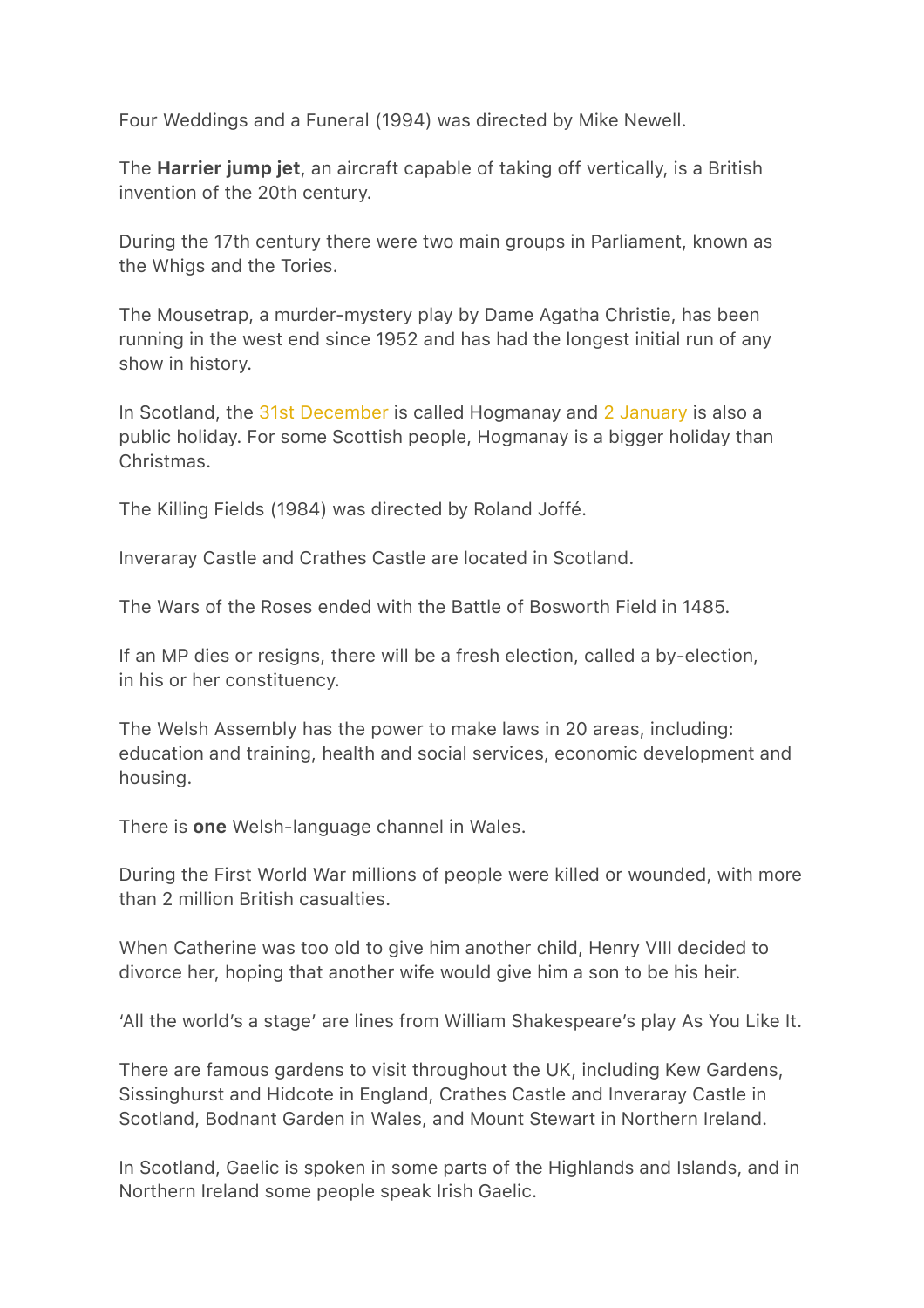Between 1853 and 1913, as many as 13 million British citizens left the country.

Drivers can use their driving licence until they are 70 years old. After that, the licence is valid for three years at a time.

In 1284 King Edward I of England introduced the Statute of Rhuddlan, which annexed Wales to the Crown of England.

Norway is not a member of the European Union.

The Houses of Parliament and St Pancras Station were built in the 19th century, as were the town halls in cities such as Manchester and Sheffield.

There are two ways to arrange a visit to the Northern Ireland Assembly at Stormont. You can either contact the Education Service (details are on the Northern Ireland Assembly website at [http://www.niassembly.gov.uk](http://www.niassembly.gov.uk/)) or contact an MLA.

To book guided tours or seats in the public galleries for the Welsh Assembly you can contact the Assembly Booking Service on 0300 200 6565, email [contact@assembly.wales](mailto:contact@assembly.wales) or visit [http://www.assembly.wales](http://www.assembly.wales/) for an online booking form.

Which act introduced the Forced Marriage Protection Orders for England, Wales and Northern Ireland in 2008? - The Forced Marriage (Civil Protection) Act 2007

The Northern Ireland Assembly has 90 elected members, known as MLAs (members of the Legislative Assembly). They are elected with a form of proportional representation.

Before the 18th century, agriculture was the biggest source of employment in Britain.

Some programmes are broadcasted in Irish Gaelic

The Pre-Raphaelites were an important group of artists in the second half of the 19th century. They painted detailed pictures on religious or literary themes in bright colours. The group included Holman Hunt, Dante Gabriel Rossetti and Sir John Millais.

One of the most famous battles of the Hundred Years War was the Battle of Agincourt in 1415, where King Henry V's vastly outnumbered English army defeated the French. The English left France in the 1450s.

After his victory in the Wars of the Roses, Henry VII wanted to make sure that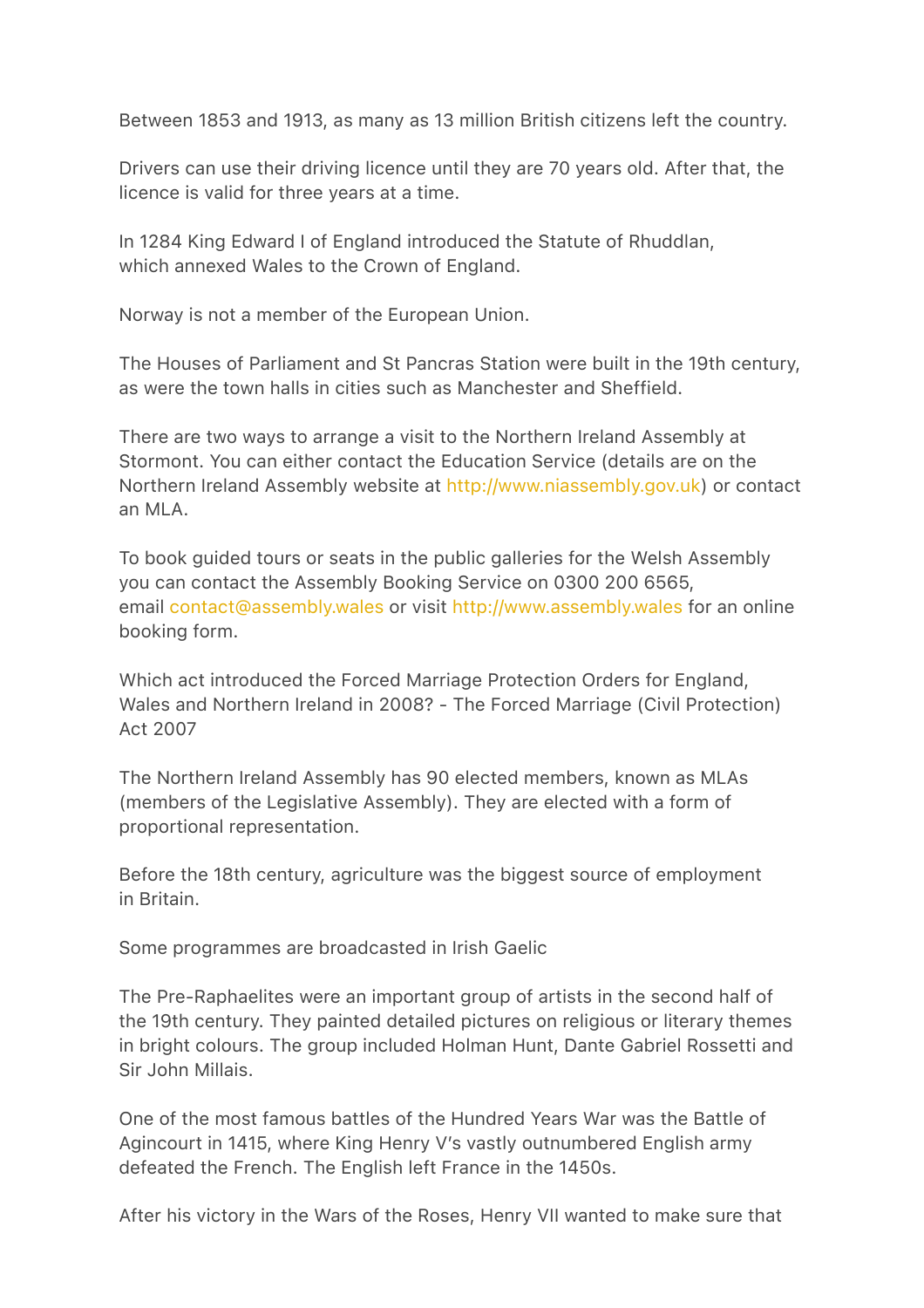England remained peaceful and that his position as king was secure. He deliberately strengthened the central administration of England and reduced the power of the nobles.

In May 2010, and for the first time in the UK since February 1974, no political party won an overall majority in the General Election. The Conservative and Liberal Democrat parties formed a coalition and the leader of the Conservative Party, David Cameron, became Prime Minister.

Northern Ireland and Scotland have their own banknotes, which are valid everywhere in the UK. However, shops and businesses do not have to accept them.

Hovercraft invented in the 1950s

The House of Lords can suggest amendments or propose new laws, which are then discussed by MPs. The House of Lords checks laws that have been passed by the House of Commons to ensure they are fit for purpose. It also holds the government to account to make sure that it is working in the best interests of the people.

NATO stands for The North Atlantic Treaty Organisation.

The people of the Bronze Age were accomplished metalworkers who made many beautiful objects in bronze and gold, including tools, ornaments and weapons.

There is a famous celebration of Diwali in Leicester.

The electoral register is updated every year in September or October.

Loch Lomond and the Trossachs National Park cover 720 square miles

Henry married Anne of Cleves for political reasons but divorced her soon after.

To visit the UK Parliament, you can write to your local MP in advance to ask for tickets or you can Queue on the day at the public entrance.

In the 18th century, Lancelot 'Capability' Brown designed the grounds around country houses so that the landscape appeared to be natural, with grass, trees and lakes. He often worked with Edwin Lutyens to design colourful gardens around the houses he designed.

Catherine of Aragon was a Spanish princess

During the Second World War, British movies (for example, In Which We Serve) played an important part in boosting morale.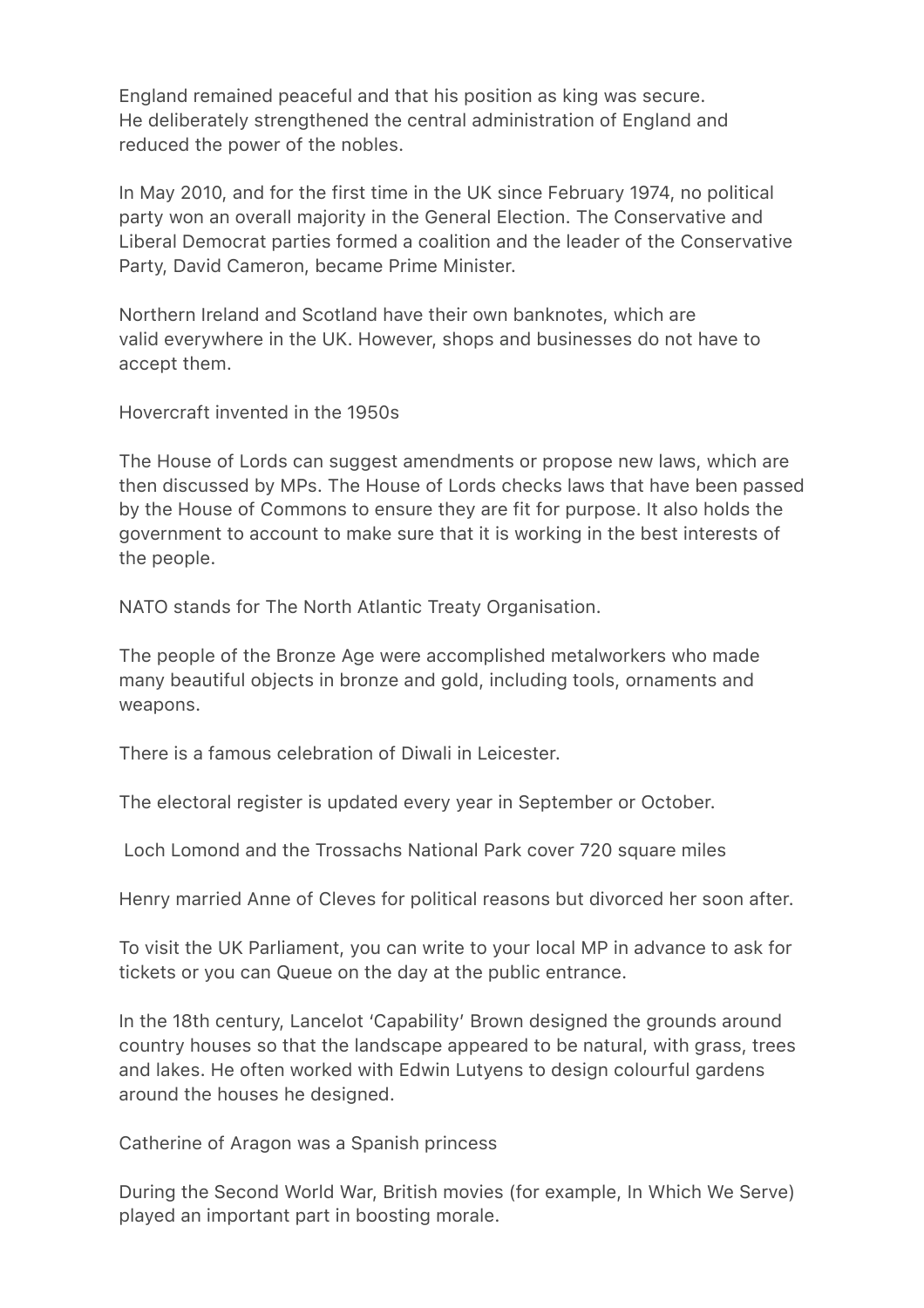The National Eisteddfod of Wales is an annual cultural festival which includes music, dance, art and original performances largely in Welsh. It includes a number of important competitions for Welsh poetry.

The Super League is the most well-known rugby league (club) competition.

Which famous poem tells the story of the knights at the court of King Arthur? - Sir Gawain and the Green Knight

The longest distance on the mainland in the UK is from John O'Groats on the north coast of Scotland to a place in the south-west corner of England known as: Land's End

In the UK, there is a National Lottery for which draws are made every week.

There are five ski centres in Scotland, as well as Europe's longest dry ski slope near Edinburgh.

A National Insurance number does not on its own prove to an employer that you have the right to work in the UK.

The 'Concorde' began carrying passengers in 1976.

The Proms is an eight-week summer season of orchestral classical music that takes place in various venues, including the Royal Albert Hall in London.

What name is given to the candelabrum lit during the eight-day holiday of Hanukkah? - Menorah

The Scottish Parliament can legislate on: civil and criminal law, health, education, planning and additional tax-raising powers.

The language spoken during the Iron Age was part of the Celtic language family.

In the UK, the longest distance on the mainland is from John O'Groats on the north coast of Scotland to Land's End in the south-west corner of England. It is about 870 miles (approximately 1,400 kilometres).

Royal Ascot , a five-day race meeting in Berkshire attended by members of the Royal Family.

Diwali normally falls in October or November and lasts for five days.

The Lord of the Rings is not the British film.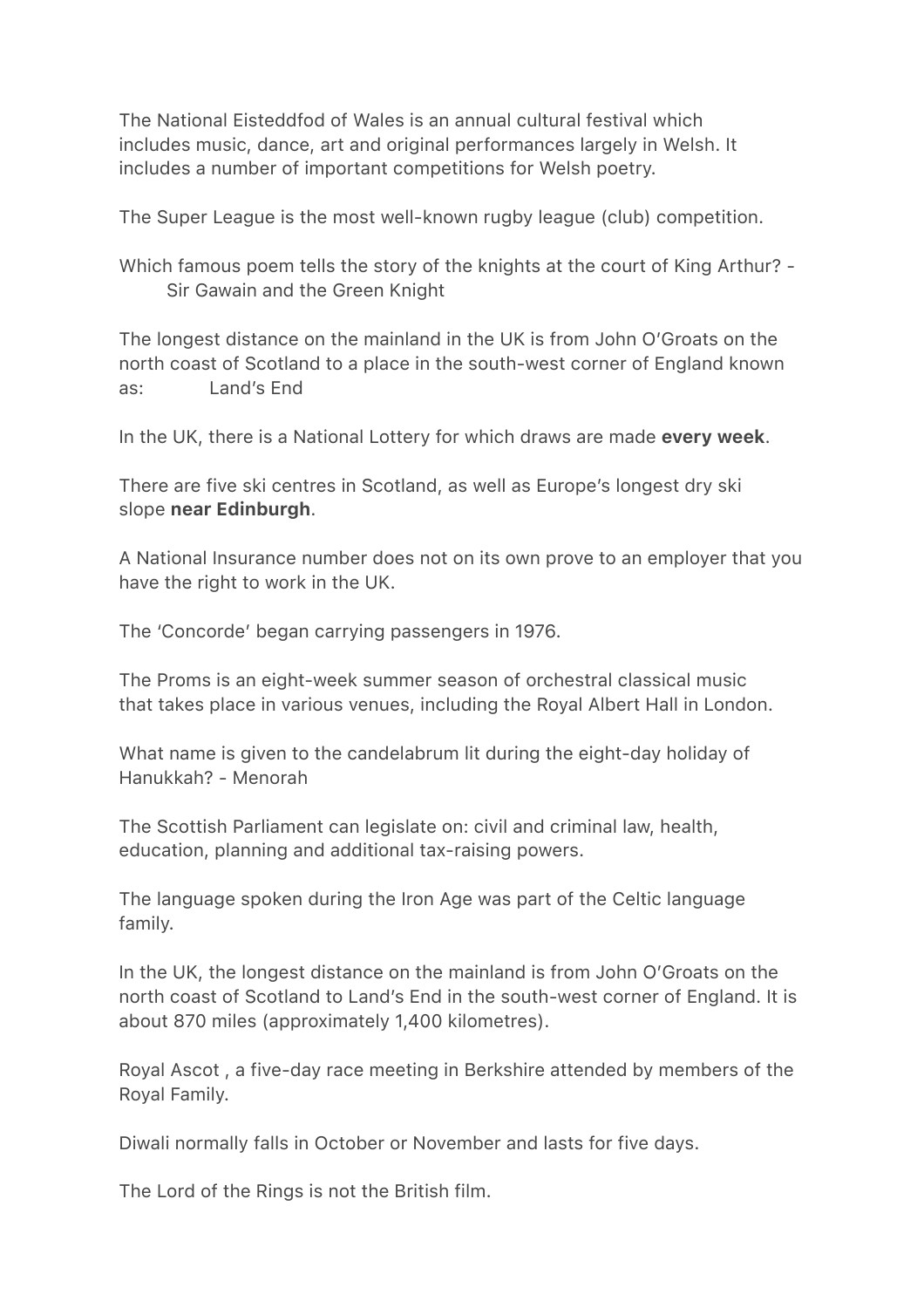Old Bailey is A Famous criminal Court

Ealing Studios has a claim to being the oldest continuously working film studio facility in the world.

Zimbabwe is a former member of the Commonwealth, having withdrawn in 2003, and the issue of Zimbabwe has repeatedly taken centre stage in the Commonwealth, both since Zimbabwe's independence and as part of the British Empire.

Decisions on government policies are made by the Prime Minister and cabinet.

The most famous sailing event in the UK takes place at Cowes on the Isle of Wight.

The MP's office is located at The House of Commons, Westminster, London, SW1A OAA.

The House of Lords is normally more independent of the government than the House of Commons.

In the new Church of England, the king, not the Pope, would have the power to appoint bishops and order how people should worship.

In Wales, many people speak Welsh – a completely different language from English – and it is taught in schools and universities.

In 1837, Queen Victoria became queen of the UK at the age of 18. She reigned until 1901, almost 64 years.

The Queen receives foreign ambassadors and high commissioners, entertains visiting heads of state, and makes state visits overseas in support of diplomatic and relationships with other counties.

The London Eye is situated on the southern bank of the River Thames and is a Ferris wheel that is 443 feet (135 metres) tall.

When Cromwell died, his son, Richard, became Lord Protector in his place but was not able to control the army or the government

Edward VI died at the age of 15 after ruling for just over six years, and his halfsister Mary became queen.

Who were the pioneers of the IVF (in-vitro fertilisation) therapy? - Sir Robert Edwards and Patrick Steptoe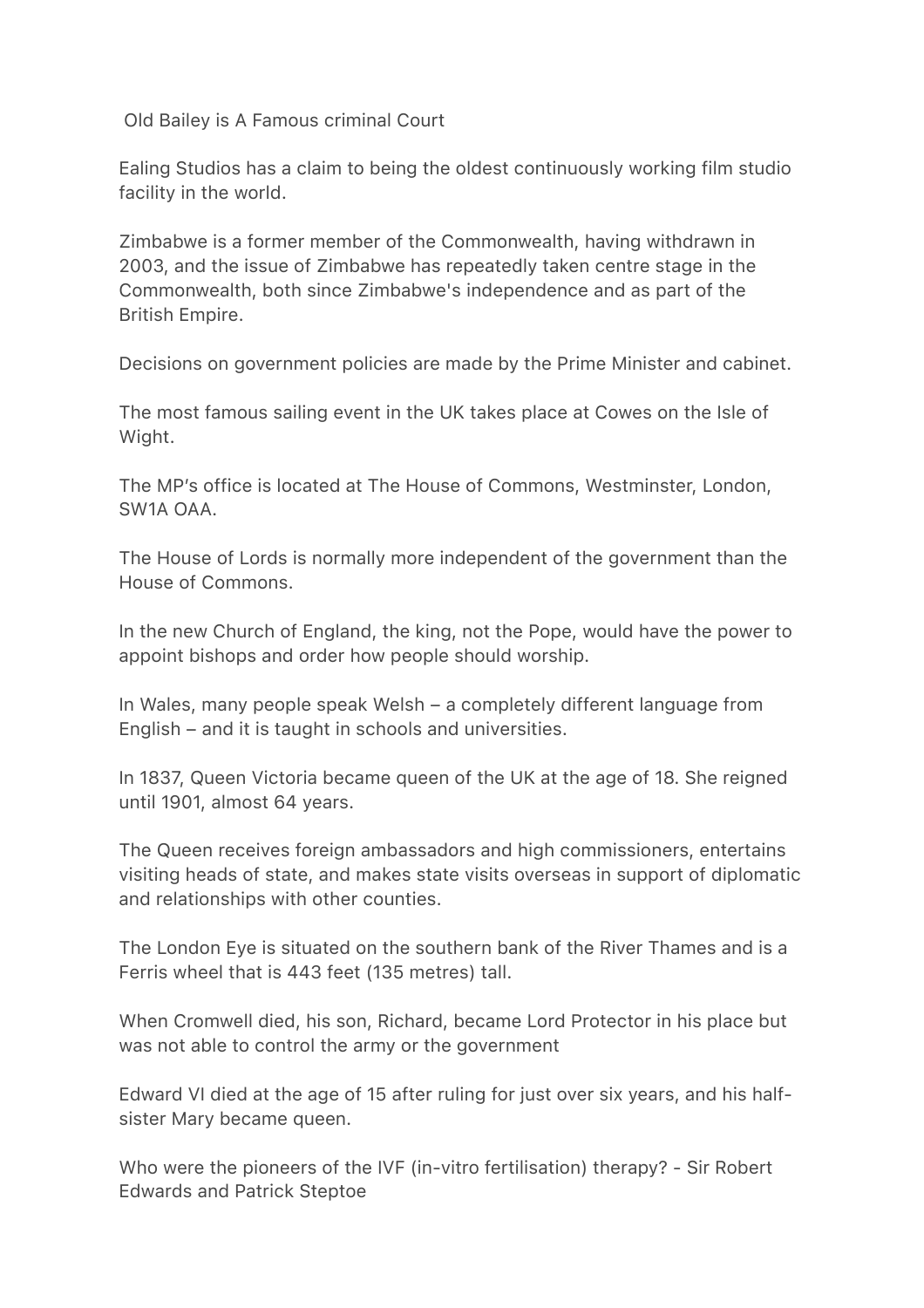In the UK, bank holidays of no religious significance are celebrated at the beginning of May in late May or early June, and in August

Henry VIII was succeeded by his son Edward VI.

It is a criminal offence to carry a weapon of any kind, even if it is for selfdefence. This includes a gun, a knife or anything that is made or adapted to cause injury.

Charles II was crowned king of Scotland and led a Scottish army into England. Cromwell defeated this army in the Battles of Dunbar and Worcester.

Rugby originated in England in the early 19th century and is very popular in the UK today.

Modern tennis evolved in England in the late 19th century.

The Reform Act of 1832 had greatly increased the number of people with the right to vote. The act also abolished the old pocket and rotten boroughs and more parliamentary seats were given to the towns and cities.

Charles I wanted the worship of the Church of England to include more ceremony and introduced a revised Prayer Book.

The most famous rugby union competition is the Six Nations Championship between England, Ireland, Scotland, Wales, France and Italy.

When Henry VIII took the title 'King of Ireland'. English laws were introduced and local leaders were expected to follow the instructions of the Lord Lieutenants in Dublin.

In Northern Ireland, the anniversary of the Battle of the Boyne is celebrated in July and is also a public holiday.

Lincoln Cathedral was built in mediaeval times

Edward VI was 15 years old when he died

During the Middle Ages, several cathedrals had windows of stained glass, telling stories about: The Bible and Christian saints

The settlements of Scottish and English Protestants in Ulster (the northern province of Ireland) during the reigns of Elizabeth I and James I, who took over the land from Catholic landholders is known as: Plantations

Which of the following is a traditional character of the pantomimes? - the Dame